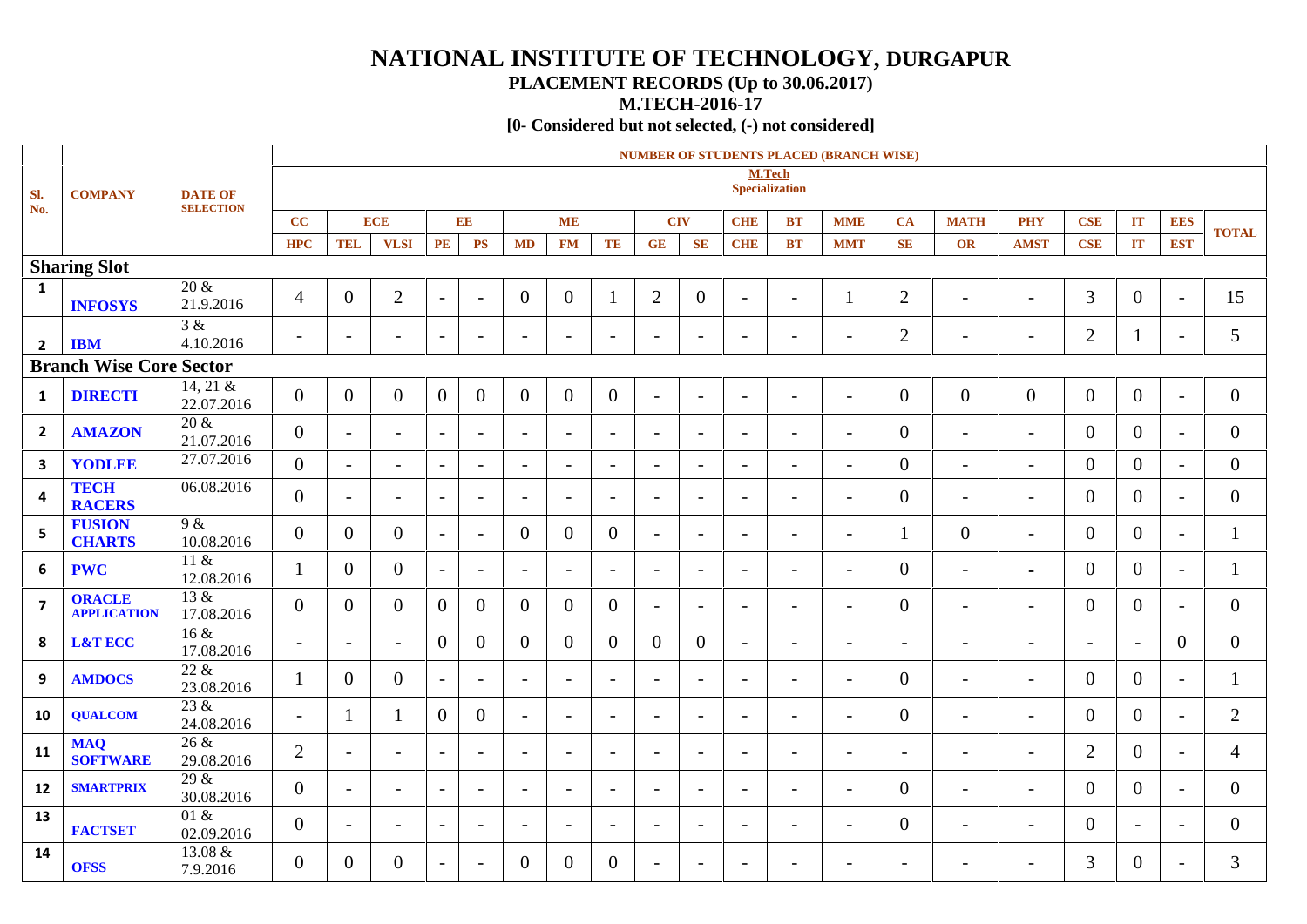|                  |                                        |                                    |                          | <b>NUMBER OF STUDENTS PLACED (BRANCH WISE)</b> |                          |                          |                          |                          |                          |                          |                          |                          |                          |                          |                              |                          |                          |                          |                          |                          |                          |                |  |
|------------------|----------------------------------------|------------------------------------|--------------------------|------------------------------------------------|--------------------------|--------------------------|--------------------------|--------------------------|--------------------------|--------------------------|--------------------------|--------------------------|--------------------------|--------------------------|------------------------------|--------------------------|--------------------------|--------------------------|--------------------------|--------------------------|--------------------------|----------------|--|
| Sl.<br><b>No</b> | <b>COMPANY</b>                         | <b>DATE OF</b><br><b>SELECTION</b> |                          | M.Tech<br><b>Specialization</b>                |                          |                          |                          |                          |                          |                          |                          |                          |                          |                          |                              |                          |                          |                          |                          |                          |                          |                |  |
|                  |                                        |                                    | CC                       |                                                | <b>ECE</b>               |                          | EE                       |                          | <b>ME</b>                |                          | <b>CIV</b>               |                          | <b>CHE</b>               | <b>BT</b>                | <b>MME</b>                   | <b>CA</b>                | <b>MATH</b>              | <b>PHY</b>               | <b>CSE</b>               | IT                       | <b>EES</b>               | <b>TOTAL</b>   |  |
|                  |                                        |                                    | <b>HPC</b>               | <b>TEL</b>                                     | <b>VLSI</b>              | PE                       | <b>PS</b>                | <b>MD</b>                | <b>FM</b>                | TE                       | GE                       | SE                       | <b>CHE</b>               | <b>BT</b>                | <b>MMT</b>                   | <b>SE</b>                | <b>OR</b>                | <b>AMST</b>              | <b>CSE</b>               | IT                       | <b>EST</b>               |                |  |
| 15               | <b>INCTURE</b><br><b>TECHNOLOGIES</b>  | 24.9.2016                          | 1                        | $\overline{\phantom{a}}$                       | $\overline{\phantom{a}}$ | $\overline{\phantom{a}}$ | $\overline{\phantom{a}}$ | $\overline{\phantom{a}}$ | $\overline{\phantom{a}}$ | $\overline{\phantom{a}}$ | $\overline{\phantom{a}}$ | $\overline{a}$           | $\overline{\phantom{a}}$ | $\overline{\phantom{a}}$ | $\overline{\phantom{a}}$     | $\overline{\phantom{a}}$ | $\overline{\phantom{a}}$ | $\overline{\phantom{a}}$ | $\overline{0}$           | $\overline{\phantom{a}}$ | $\overline{\phantom{a}}$ |                |  |
| 16               | <b>TCS</b>                             | 14.10.2016                         | $\overline{\phantom{a}}$ | $\overline{\phantom{0}}$                       | $\overline{\phantom{a}}$ | $\overline{\phantom{a}}$ | $\overline{\phantom{a}}$ | $\overline{\phantom{a}}$ | $\overline{\phantom{a}}$ | $\overline{\phantom{a}}$ | $\overline{\phantom{a}}$ | $\qquad \qquad$          | $\overline{\phantom{a}}$ | $\sim$                   | $\overline{\phantom{a}}$     | $\overline{\phantom{a}}$ | $\overline{\phantom{a}}$ | $\overline{\phantom{a}}$ |                          | $\overline{\phantom{a}}$ | $\overline{\phantom{a}}$ |                |  |
| 17               | <b>CUMMINS</b><br><b>INDIA</b>         | 18.10.2016                         | $\overline{\phantom{a}}$ | $\overline{\phantom{a}}$                       | $\overline{\phantom{a}}$ | $\overline{\phantom{a}}$ | $\overline{\phantom{0}}$ | $\theta$                 | $\overline{0}$           |                          | $\overline{\phantom{a}}$ | $\overline{\phantom{0}}$ | $\overline{\phantom{a}}$ | $\overline{\phantom{a}}$ | $\overline{\phantom{a}}$     | $\overline{\phantom{0}}$ | $\overline{\phantom{a}}$ | $\overline{\phantom{a}}$ | $\overline{a}$           | $\overline{\phantom{a}}$ | $\overline{\phantom{a}}$ |                |  |
| 18               | <b>FIAT</b>                            | 9.11.2016                          | $\overline{\phantom{a}}$ | $\overline{\phantom{a}}$                       | $\overline{\phantom{a}}$ | $\overline{\phantom{a}}$ | $\overline{\phantom{a}}$ | $\overline{0}$           |                          | $\Omega$                 | $\overline{\phantom{a}}$ | $\qquad \qquad$          | $\overline{\phantom{a}}$ | $\overline{\phantom{a}}$ | $\overline{\phantom{a}}$     | $\overline{\phantom{a}}$ | $\overline{\phantom{a}}$ | $\overline{\phantom{a}}$ | $\overline{\phantom{a}}$ | $\blacksquare$           | $\overline{\phantom{a}}$ |                |  |
| 19               | <b>DYNAMIC</b><br><b>DIGITAL</b>       | 11.11.2016                         | $\overline{\phantom{a}}$ | $\overline{\phantom{a}}$                       | $\overline{\phantom{a}}$ | $\overline{\phantom{0}}$ | $\overline{\phantom{a}}$ | $\overline{\phantom{a}}$ | $\overline{\phantom{a}}$ | $\overline{\phantom{a}}$ | $\sim$                   | $\overline{\phantom{a}}$ | $\overline{\phantom{a}}$ | $\overline{\phantom{a}}$ | $\blacksquare$               | $\overline{\phantom{0}}$ | $\overline{\phantom{a}}$ | $\overline{\phantom{a}}$ | $\overline{0}$           | $\overline{0}$           | $\overline{\phantom{a}}$ | 0              |  |
| 20               | <b>AAKASH</b><br><b>INSTITUTE</b>      | 18 &<br>26.11.2016                 | $\overline{\phantom{a}}$ | $\theta$                                       | $\overline{0}$           | $\overline{\phantom{0}}$ | $\overline{\phantom{a}}$ | $\overline{0}$           |                          | $\theta$                 | $\overline{0}$           | $\theta$                 | $\overline{0}$           | $\boldsymbol{0}$         | $\overline{0}$               | $\overline{\phantom{0}}$ | $\overline{0}$           | $\overline{0}$           | $\overline{\phantom{a}}$ | $\overline{0}$           | $\overline{\phantom{a}}$ |                |  |
| 21               | <b>PATHFINDER</b>                      | 30.11.2016                         | $\overline{\phantom{a}}$ | $\overline{0}$                                 | $\overline{0}$           | $\overline{0}$           | $\overline{0}$           |                          | $\overline{0}$           | $\theta$                 | $\overline{0}$           | $\overline{0}$           | $\overline{0}$           | 4                        | $\overline{\phantom{a}}$     | $\overline{0}$           | $\overline{\phantom{a}}$ | $\overline{\phantom{a}}$ | $\overline{0}$           | $\overline{\phantom{a}}$ | $\overline{\phantom{a}}$ | 5              |  |
| 22               | <b>AVANTI</b><br><b>LEARNING</b>       | 01.12.2016                         | $\overline{0}$           | $\overline{0}$                                 | $\overline{0}$           | $\theta$                 | $\Omega$                 | $\overline{0}$           | $\overline{0}$           | $\theta$                 | $\sim$                   | $\overline{\phantom{a}}$ | $\overline{0}$           | $\overline{\phantom{a}}$ | $\overline{\phantom{a}}$     | $\overline{\phantom{a}}$ | $\overline{\phantom{a}}$ | $\overline{\phantom{a}}$ | $\overline{\phantom{0}}$ | $\overline{0}$           | $\overline{\phantom{a}}$ | 0              |  |
| 23               | <b>EXIDE</b>                           | 05.12.2016                         | $\overline{\phantom{a}}$ | $\overline{\phantom{a}}$                       | $\overline{\phantom{a}}$ | $\overline{\phantom{a}}$ | $\overline{\phantom{0}}$ | $\overline{0}$           | $\overline{0}$           |                          | $\overline{\phantom{a}}$ | $\overline{a}$           | $\overline{\phantom{a}}$ | $\blacksquare$           | $\overline{\phantom{a}}$     | $\overline{\phantom{0}}$ | $\overline{\phantom{a}}$ | $\overline{\phantom{a}}$ | $\overline{a}$           | $\overline{\phantom{a}}$ | $\overline{\phantom{a}}$ |                |  |
| 24               | <b>CONCEPT</b><br><b>EDUCATION</b>     | 16.12.2016                         | $\overline{\phantom{a}}$ | $\overline{0}$                                 | $\overline{0}$           | $\overline{\phantom{0}}$ | $\overline{\phantom{a}}$ | $\theta$                 | $\overline{0}$           |                          | $\overline{0}$           | $\Omega$                 | $\overline{0}$           | $\boldsymbol{0}$         | $\overline{\phantom{0}}$     | $\overline{0}$           | $\overline{\phantom{a}}$ | $\overline{\phantom{0}}$ | $\overline{\phantom{0}}$ | $\theta$                 | $\overline{\phantom{a}}$ |                |  |
| 25               | <b>IDEA</b><br><b>CELLULAR</b>         | 09 &<br>19.12.2016                 | $\overline{\phantom{a}}$ |                                                |                          | $\overline{\phantom{a}}$ | $\overline{\phantom{a}}$ | $\sim$                   | $\overline{\phantom{a}}$ | $\overline{\phantom{a}}$ | $\blacksquare$           | $\overline{\phantom{a}}$ | $\overline{\phantom{a}}$ | $\overline{\phantom{a}}$ | $\overline{\phantom{a}}$     | $\overline{\phantom{a}}$ | $\overline{\phantom{a}}$ | $\overline{\phantom{a}}$ | $\overline{\phantom{a}}$ | $\blacksquare$           | $\overline{\phantom{a}}$ | $\overline{2}$ |  |
| 26               | <b>VIA.COM</b>                         | 23 &<br>24.01.2017                 | $\overline{\phantom{a}}$ | $\overline{\phantom{a}}$                       | $\overline{\phantom{a}}$ | $\overline{\phantom{0}}$ | $\overline{\phantom{a}}$ | $\overline{\phantom{a}}$ | $\overline{\phantom{a}}$ | $\overline{\phantom{a}}$ | $\overline{\phantom{a}}$ | $\qquad \qquad$          | $\overline{\phantom{a}}$ | $\overline{\phantom{a}}$ | $\qquad \qquad \blacksquare$ | $\theta$                 | $\overline{\phantom{a}}$ | $\overline{\phantom{a}}$ | $\theta$                 | $\overline{0}$           | $\overline{\phantom{a}}$ | 0              |  |
| 27               | <b>HUAWEI</b><br><b>TECHNOLOGIES</b>   | 24.01 &<br>03.02.2017              | $\overline{0}$           | $\overline{0}$                                 | $\overline{0}$           | $\overline{\phantom{0}}$ | $\overline{\phantom{a}}$ | $\overline{\phantom{a}}$ | $\overline{\phantom{a}}$ | $\overline{\phantom{a}}$ | $\overline{\phantom{a}}$ | $\overline{a}$           | $\overline{\phantom{a}}$ | $\overline{\phantom{0}}$ | $\overline{\phantom{a}}$     | $\overline{0}$           | $\overline{\phantom{a}}$ | $\overline{\phantom{a}}$ | $\overline{0}$           | $\overline{\phantom{a}}$ | $\overline{\phantom{a}}$ | 0              |  |
| 28               | <b>REAL</b><br><b>IMAGE</b>            | 08 & 17.02.2017                    | $\overline{\phantom{a}}$ | $\overline{\phantom{a}}$                       | $\overline{\phantom{a}}$ | $\overline{\phantom{a}}$ | $\overline{\phantom{0}}$ | $\overline{\phantom{a}}$ | $\overline{\phantom{a}}$ | $\overline{\phantom{a}}$ | $\overline{\phantom{a}}$ | $\overline{a}$           | $\overline{\phantom{a}}$ | $\overline{\phantom{a}}$ | $\overline{\phantom{0}}$     | $\overline{0}$           | $\overline{\phantom{a}}$ | $\overline{\phantom{0}}$ | $\theta$                 | $\overline{0}$           | $\overline{\phantom{a}}$ | 0              |  |
| 29               | <b>GATE</b><br><b>ACADEMY</b>          | 15.02.2017                         | $\overline{\phantom{a}}$ | $\overline{\phantom{a}}$                       | $\overline{\phantom{a}}$ | $\theta$                 | $\Omega$                 | $\theta$                 | $\overline{0}$           | $\theta$                 | $\overline{0}$           |                          | $\overline{\phantom{a}}$ | $\overline{\phantom{a}}$ | $\overline{\phantom{a}}$     | $\overline{\phantom{a}}$ | $\overline{\phantom{a}}$ | $\boldsymbol{0}$         | $\overline{\phantom{0}}$ | $\overline{\phantom{a}}$ | $\overline{\phantom{a}}$ |                |  |
| 30               | <b>ADOBE</b><br><b>SYSTEMS</b>         | 15.02.2017                         | $\overline{0}$           | $\overline{0}$                                 | $\overline{0}$           | $\overline{\phantom{a}}$ | $\overline{\phantom{a}}$ | $\qquad \qquad$          | $\overline{\phantom{a}}$ |                          | $\overline{\phantom{a}}$ | $\overline{\phantom{a}}$ | $\overline{\phantom{a}}$ | $\overline{\phantom{a}}$ | $\overline{\phantom{a}}$     | $\overline{0}$           | $\overline{\phantom{a}}$ | $\overline{\phantom{0}}$ | $\overline{0}$           | $\overline{0}$           | $\overline{\phantom{a}}$ | 0              |  |
| 31               | <b>DBS</b>                             | 27.02.2017                         | $\overline{0}$           | $\overline{0}$                                 | $\overline{0}$           | $\overline{\phantom{0}}$ | $\overline{\phantom{a}}$ | $\overline{\phantom{a}}$ | $\overline{\phantom{a}}$ | $\overline{\phantom{a}}$ | $\blacksquare$           | $\overline{a}$           | $\overline{\phantom{a}}$ | $\overline{\phantom{a}}$ | $\theta$                     | $\theta$                 | $\overline{0}$           | $\overline{\phantom{a}}$ | $\overline{\phantom{0}}$ | $\theta$                 | $\overline{\phantom{a}}$ | 0              |  |
|                  | <b>32 C.V. RAMAN</b>                   | $06 \&$<br>07.03.2017              | $\overline{\phantom{a}}$ | $\Omega$                                       | 0                        |                          |                          | $\Omega$                 | $\Omega$                 |                          | 3                        | 3                        |                          | $\overline{\phantom{a}}$ |                              | $\overline{\phantom{a}}$ | $\overline{\phantom{a}}$ | $\Omega$                 | 0                        | $\theta$                 |                          | 10             |  |
| 33               | <b>SANKALP</b><br><b>SEMICONDUCTOR</b> | 07 &<br>22.03.2017                 | $\overline{\phantom{a}}$ | $\overline{0}$                                 | $\perp$                  | -1                       | $\theta$                 | $\overline{\phantom{a}}$ | $\overline{\phantom{a}}$ | $\overline{\phantom{a}}$ | $\sim$                   | $\overline{\phantom{a}}$ | $\overline{\phantom{a}}$ | $\overline{\phantom{a}}$ | $\overline{\phantom{a}}$     | $\overline{\phantom{a}}$ | $\overline{\phantom{a}}$ | $\overline{\phantom{a}}$ | $\overline{\phantom{a}}$ | $\overline{\phantom{a}}$ | $\overline{\phantom{a}}$ | $\overline{2}$ |  |
| 34               | <b>INTAS</b><br><b>PHARMACEUTICALS</b> | 20.03.2017                         | $\overline{\phantom{a}}$ | $\overline{\phantom{0}}$                       | $\overline{\phantom{a}}$ | $\overline{\phantom{a}}$ | $\overline{\phantom{a}}$ | $\overline{\phantom{0}}$ | $\overline{\phantom{a}}$ | $\overline{\phantom{a}}$ | $\overline{\phantom{a}}$ | $\overline{\phantom{a}}$ | $\overline{2}$           | 3                        | $\overline{\phantom{a}}$     | $\overline{\phantom{0}}$ | $\overline{\phantom{a}}$ | $\overline{\phantom{a}}$ | $\overline{\phantom{a}}$ | $\overline{\phantom{a}}$ | $\overline{\phantom{a}}$ | 5              |  |
| 35               | <b>FLEAPO</b><br><b>CORPORATION</b>    | 25.03.2017                         | $\overline{0}$           | $\blacksquare$                                 | $\overline{\phantom{a}}$ | $\overline{\phantom{a}}$ | $\overline{\phantom{a}}$ | $\overline{\phantom{a}}$ | $\overline{\phantom{a}}$ | $\overline{\phantom{a}}$ | $\blacksquare$           | $\overline{\phantom{a}}$ | $\overline{\phantom{a}}$ | $\overline{\phantom{a}}$ | $\overline{\phantom{a}}$     | $\theta$                 | $\overline{\phantom{a}}$ | $\overline{a}$           | $\theta$                 | $\theta$                 | $\overline{\phantom{a}}$ | 0              |  |
| 36               | <b>S.R. PATEL</b>                      | 9 &<br>27.02.2017                  | $\overline{0}$           | $\overline{0}$                                 | $\overline{0}$           | $\overline{\phantom{a}}$ | $\overline{\phantom{a}}$ | $\overline{\phantom{a}}$ | $\overline{\phantom{a}}$ | $\overline{\phantom{a}}$ | $\overline{0}$           | $\theta$                 | $\overline{\phantom{a}}$ | $\overline{\phantom{a}}$ | $\qquad \qquad \blacksquare$ | $\overline{\phantom{a}}$ | $\overline{0}$           | $\overline{0}$           | $\overline{\phantom{a}}$ | -1                       | $\blacksquare$           |                |  |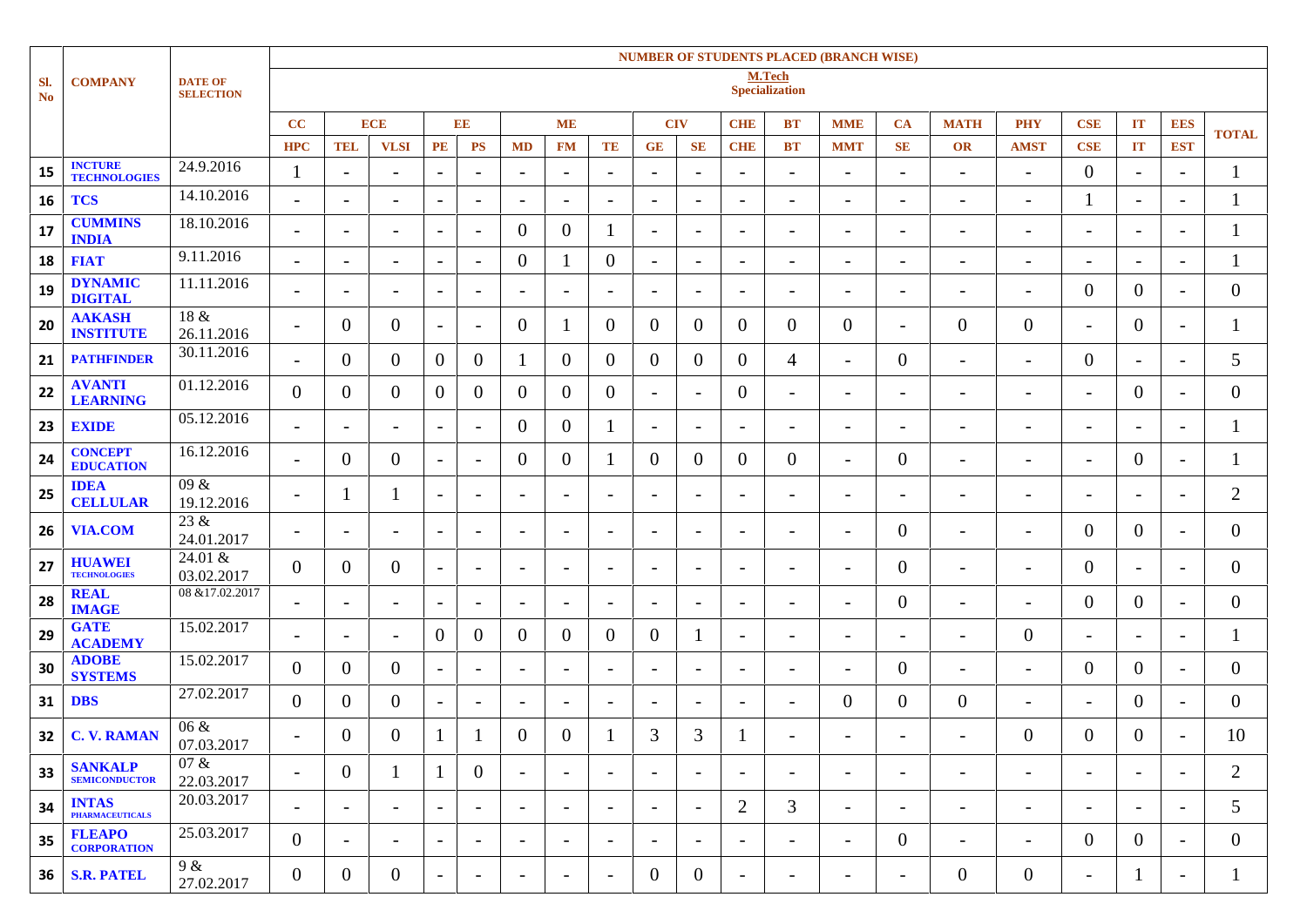| <b>NUMBER OF STUDENTS PLACED (BRANCH WISE)</b> |                                    |                                    |                          |                                 |                          |                          |                          |                          |                          |                          |                          |                          |                          |                          |                          |                          |                          |                          |                          |                          |                          |                |
|------------------------------------------------|------------------------------------|------------------------------------|--------------------------|---------------------------------|--------------------------|--------------------------|--------------------------|--------------------------|--------------------------|--------------------------|--------------------------|--------------------------|--------------------------|--------------------------|--------------------------|--------------------------|--------------------------|--------------------------|--------------------------|--------------------------|--------------------------|----------------|
| SI.<br><b>No</b>                               | <b>COMPANY</b>                     | <b>DATE OF</b><br><b>SELECTION</b> |                          | M.Tech<br><b>Specialization</b> |                          |                          |                          |                          |                          |                          |                          |                          |                          |                          |                          |                          |                          |                          |                          |                          |                          |                |
|                                                |                                    |                                    | $\overline{\mathbf{c}}$  |                                 | <b>ECE</b>               | EE                       |                          |                          | <b>ME</b>                |                          | <b>CIV</b>               |                          | <b>CHE</b>               | <b>BT</b>                | <b>MME</b>               | <b>CA</b>                | <b>MATH</b>              | <b>PHY</b>               | <b>CSE</b>               | IT                       | <b>EES</b>               | <b>TOTAL</b>   |
|                                                |                                    |                                    | <b>HPC</b>               | <b>TEL</b>                      | <b>VLSI</b>              | <b>PE</b>                | <b>PS</b>                | <b>MD</b>                | <b>FM</b>                | TE                       | GE                       | <b>SE</b>                | <b>CHE</b>               | <b>BT</b>                | <b>MMT</b>               | <b>SE</b>                | OR                       | <b>AMST</b>              | <b>CSE</b>               | IT                       | <b>EST</b>               |                |
| 37                                             | <b>DESL</b>                        | 16.03 &<br>24.05.2017              | $\overline{\phantom{a}}$ | $\overline{\phantom{a}}$        | $\overline{\phantom{a}}$ | $\overline{0}$           | $\theta$                 | $\overline{0}$           | $\overline{0}$           | $\mathbf{1}$             | $\overline{\phantom{a}}$ | $\overline{\phantom{0}}$ | $\overline{\phantom{a}}$ | $\overline{\phantom{0}}$ | $\overline{\phantom{a}}$ | $\overline{\phantom{a}}$ | $\overline{\phantom{a}}$ | $\overline{\phantom{a}}$ | $\overline{\phantom{0}}$ | $\overline{\phantom{a}}$ | $\overline{\phantom{0}}$ | 1              |
| 38                                             | <b>EWS</b>                         | 31.03.2017                         | $\overline{\phantom{a}}$ | $\overline{\phantom{a}}$        | $\overline{\phantom{a}}$ | $\overline{\phantom{a}}$ | $\overline{\phantom{a}}$ | $\overline{0}$           | $\overline{0}$           | $\overline{0}$           | $\overline{\phantom{a}}$ | $\overline{\phantom{a}}$ | $\overline{0}$           | $\blacksquare$           | $\overline{0}$           | $\overline{a}$           | $\overline{0}$           | $\overline{\phantom{a}}$ | $\overline{\phantom{a}}$ | $\overline{0}$           | $\overline{\phantom{a}}$ | $\overline{0}$ |
| 39                                             | <b>BSNL</b>                        | 12.04.2017                         | $\overline{\phantom{a}}$ | $\overline{2}$                  | $\overline{0}$           | $\sim$                   | $\overline{\phantom{a}}$ | $\overline{\phantom{a}}$ | $\overline{\phantom{0}}$ | $\sim$                   | $\overline{\phantom{a}}$ | $\overline{\phantom{a}}$ | $\overline{\phantom{a}}$ | $\overline{\phantom{0}}$ | $\overline{\phantom{a}}$ | $\equiv$                 | $\overline{\phantom{a}}$ | $\blacksquare$           | $\blacksquare$           | $\overline{\phantom{a}}$ | $\overline{\phantom{a}}$ | $\overline{2}$ |
| 40                                             | <b>INTERSOFT</b><br><b>KK</b>      | 15.04 &<br>17.05.2017              |                          | $\overline{\phantom{a}}$        | $\overline{\phantom{a}}$ | $\overline{\phantom{a}}$ | $\overline{\phantom{a}}$ | $\overline{\phantom{a}}$ | $\overline{\phantom{a}}$ | $\overline{\phantom{a}}$ | $\overline{\phantom{a}}$ | $\sim$                   | $\overline{\phantom{0}}$ | $\overline{\phantom{a}}$ | $\overline{\phantom{a}}$ | $\overline{\phantom{a}}$ | $\blacksquare$           | $\overline{\phantom{a}}$ | $\overline{\phantom{0}}$ | $\overline{0}$           | $\overline{\phantom{a}}$ | $\mathbf{I}$   |
| 41                                             | <b>TECHNO</b><br><b>INDIA</b>      | 25.04.2017                         | $\overline{\phantom{0}}$ | $\overline{\phantom{a}}$        | $\overline{\phantom{a}}$ | $\overline{\phantom{a}}$ | $\overline{\phantom{a}}$ | $\overline{\phantom{a}}$ | $\overline{\phantom{0}}$ | $\overline{\phantom{a}}$ | 5                        | 3                        | $\overline{\phantom{a}}$ | $\overline{\phantom{0}}$ | $\overline{\phantom{a}}$ | $\overline{\phantom{a}}$ | $\overline{\phantom{a}}$ | $\overline{\phantom{0}}$ | $\overline{\phantom{a}}$ | $\overline{\phantom{a}}$ | $\overline{\phantom{a}}$ | 8              |
| 42                                             | <b>INDIAN</b><br><b>RAILWAYS</b>   | 27.04.2017                         | $\overline{\phantom{a}}$ | $\overline{\phantom{a}}$        | $\overline{\phantom{a}}$ | $\overline{\phantom{a}}$ | $\overline{\phantom{a}}$ | $\overline{0}$           | $\overline{0}$           | $\mathbf{I}$             | $\overline{\phantom{a}}$ | $\overline{\phantom{0}}$ | $\overline{\phantom{a}}$ | $\overline{\phantom{a}}$ | $\overline{\phantom{a}}$ | $\overline{\phantom{a}}$ |                          | $\overline{\phantom{a}}$ | $\overline{\phantom{0}}$ | $\overline{\phantom{a}}$ |                          | 3              |
| 43                                             | <b>ARMIET</b>                      | 30.04.2017                         | $\overline{\phantom{a}}$ | $\overline{\phantom{a}}$        | $\overline{\phantom{a}}$ | $\blacksquare$           | $\overline{\phantom{a}}$ | $\overline{0}$           | $\overline{0}$           | $\overline{0}$           | $\overline{0}$           | $\overline{0}$           | $\overline{\phantom{a}}$ | $\overline{\phantom{a}}$ | $\overline{\phantom{a}}$ | $\overline{\phantom{a}}$ | $\overline{\phantom{a}}$ | $\overline{\phantom{a}}$ | $\overline{\phantom{a}}$ | $\overline{\phantom{a}}$ | $\overline{\phantom{0}}$ | $\overline{0}$ |
| 44                                             | <b>DIGICOM</b>                     | 17.05.2017                         | $\overline{0}$           | $\overline{0}$                  | 3                        | $\overline{\phantom{a}}$ | $\overline{\phantom{a}}$ | $\overline{\phantom{a}}$ | $\overline{\phantom{0}}$ | $\overline{\phantom{a}}$ | $\overline{\phantom{a}}$ | $\sim$                   | $\overline{\phantom{a}}$ | $\overline{\phantom{a}}$ | $\overline{\phantom{a}}$ | $\overline{\phantom{a}}$ | $\overline{\phantom{a}}$ | $\overline{\phantom{a}}$ | $\overline{\phantom{0}}$ | $\overline{\phantom{a}}$ | $\overline{\phantom{a}}$ | 3              |
| 45                                             | <b>GIGACOM</b>                     | 19.05.2017                         | $\overline{0}$           | $\overline{0}$                  | $\overline{4}$           | $\overline{\phantom{a}}$ | $\overline{\phantom{a}}$ | $\overline{\phantom{a}}$ | $\overline{\phantom{a}}$ | $\sim$                   | $\overline{\phantom{a}}$ | $\sim$                   | $\overline{\phantom{a}}$ | $\overline{\phantom{a}}$ | $\overline{\phantom{a}}$ | $\overline{\phantom{a}}$ | $\overline{\phantom{a}}$ | $\overline{\phantom{a}}$ | $\overline{\phantom{0}}$ | $\overline{\phantom{a}}$ | $\overline{\phantom{a}}$ | 4              |
| 46                                             | <b>BCREC</b>                       | 24.05.2017                         | $\overline{\phantom{a}}$ | $\sim$                          | $\overline{\phantom{a}}$ | $\overline{\phantom{a}}$ | $\overline{\phantom{a}}$ | $\overline{0}$           | $\theta$                 | 2                        | $\overline{\phantom{a}}$ | $\sim$                   | $\overline{\phantom{a}}$ | $\overline{\phantom{a}}$ | $\overline{\phantom{a}}$ | $\overline{\phantom{a}}$ | $\overline{\phantom{a}}$ | $\overline{\phantom{a}}$ | $\overline{\phantom{0}}$ | $\overline{\phantom{a}}$ | $\overline{\phantom{a}}$ | $\overline{2}$ |
| 47                                             | <b>PCET</b>                        | 26.05.2017                         | $\overline{\phantom{a}}$ | $\overline{\phantom{a}}$        | $\overline{\phantom{a}}$ | $\overline{\phantom{a}}$ | $\overline{\phantom{a}}$ | $\overline{\phantom{a}}$ | $\overline{\phantom{0}}$ | $\overline{\phantom{0}}$ | $\overline{\phantom{a}}$ | $\overline{\phantom{a}}$ | $\overline{\phantom{a}}$ | $\overline{\phantom{0}}$ | $\mathbf l$              | $\equiv$                 | $\overline{\phantom{a}}$ | $\overline{\phantom{0}}$ | $\overline{\phantom{a}}$ | $\overline{\phantom{a}}$ | $\overline{\phantom{a}}$ | $\mathbf{I}$   |
| 48                                             | <b>VARDHMAN</b><br><b>STEEL</b>    | 09.06.2017                         | $\overline{\phantom{a}}$ | $\overline{\phantom{a}}$        | $\overline{\phantom{a}}$ | $\overline{\phantom{a}}$ | $\overline{\phantom{a}}$ | $\overline{\phantom{a}}$ | $\overline{\phantom{0}}$ | $\overline{\phantom{a}}$ | $\overline{\phantom{a}}$ | $\overline{\phantom{a}}$ | $\overline{\phantom{a}}$ | $\overline{\phantom{0}}$ | 1                        | $\blacksquare$           | $\overline{\phantom{a}}$ | $\overline{\phantom{a}}$ | $\overline{\phantom{0}}$ | $\overline{\phantom{a}}$ | $\overline{\phantom{a}}$ | 1              |
|                                                | <b>Strength</b>                    |                                    | <b>10</b>                | <b>20</b>                       | 22                       | 13                       | 13                       | <b>17</b>                | <b>16</b>                | <b>17</b>                | 19                       | <b>15</b>                | 15                       | 13                       | 12                       | <b>14</b>                | 8                        | 14                       | <b>18</b>                | <b>17</b>                | <b>11</b>                | 284            |
|                                                | <b>Total Placed</b>                |                                    | 8                        | $\overline{\mathbf{4}}$         | 11                       | $\mathbf{1}$             | $\mathbf 1$              | 1                        | $\mathbf{2}$             | 9                        | 8                        | 7                        | $\mathbf{3}$             | 7                        | $\mathbf{3}$             | 5 <sup>5</sup>           | $\mathbf{1}$             | $\mathbf{0}$             | <b>10</b>                | $\overline{2}$           | 1                        | 84             |
|                                                | <b>Total Job</b><br><b>Offered</b> |                                    | <b>10</b>                | $\overline{\mathbf{4}}$         | 12                       | $\overline{2}$           | 1                        | 1                        | $\overline{2}$           | 9                        | <b>10</b>                | 7                        | $\mathbf{3}$             | 7                        | $\overline{\mathbf{3}}$  | 5 <sup>5</sup>           | 1                        | $\bf{0}$                 | <b>11</b>                | $\overline{2}$           | 1                        | 91             |
|                                                | <b>Double Jobs</b>                 |                                    | $\overline{2}$           | $\mathbf{0}$                    | 1                        | 1                        | $\mathbf{0}$             | $\mathbf{0}$             | $\mathbf{0}$             | $\mathbf{0}$             | $\overline{2}$           | $\mathbf{0}$             | $\mathbf{0}$             | $\mathbf{0}$             | $\mathbf{0}$             | $\mathbf{0}$             | $\mathbf{0}$             | $\bf{0}$                 | 1                        | $\mathbf{0}$             | $\mathbf{0}$             | 7              |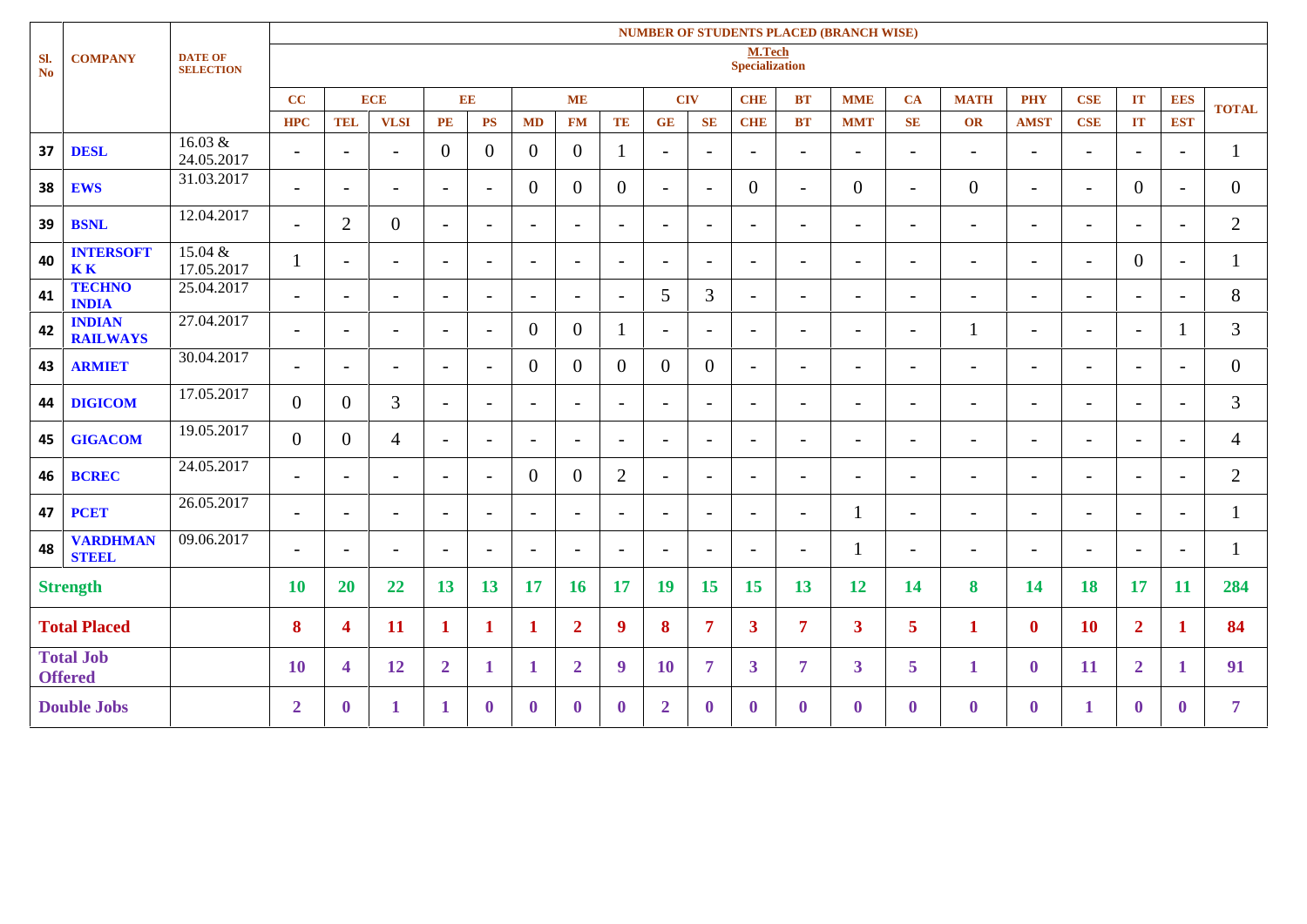# **NATIONAL INSTITUTE OF TECHNOLOGY, DURGAPUR PLACEMENT RECORDS (Up to 30.06.2017)**

#### **MCA-2016-17[0- Considered but not selected]**

| Sl. No.                  | <b>COMPANY</b>              | <b>DATE OF SELECTION</b> | <b>NUMBER OF STUDENTS PLACED</b> |
|--------------------------|-----------------------------|--------------------------|----------------------------------|
| $\mathbf{1}$             | <b>DIRECTI</b>              | 14, 21 & 22.07.2016      | $\mathbf{0}$                     |
| $\overline{2}$           | <b>AMAZON</b>               | 20 & 21.07.2016          | $\boldsymbol{0}$                 |
| $\overline{\mathbf{3}}$  | <b>TECH RACERS</b>          | 06.08.2016               | $\mathbf{0}$                     |
| $\overline{\mathbf{4}}$  | <b>M-PHASIS</b>             | 08.08.2016               | $\,8\,$                          |
| 5                        | <b>FUSION CHARTS</b>        | 09 & 10.08.2016          | $\mathbf{0}$                     |
| 6                        | <b>ORACLE APPLICATION</b>   | 13 & 17.08.2016          | $\boldsymbol{0}$                 |
| $\overline{7}$           | <b>AMDOCS</b>               | 22 & 23.08.2016          | $\overline{2}$                   |
| 8                        | <b>MAQ SOFTWARE</b>         | 26 & 29.08.2016          | $\overline{3}$                   |
| 9 <sup>°</sup>           | <b>SMARTPRIX</b>            | 29 & 30.08.2016          | $\mathbf{1}$                     |
| 10                       | <b>POLARIS INTELLECT</b>    | 30.08 & 7.9.2016         | 10                               |
| 11                       | <b>OFSS</b>                 | 13.08 & 7.9.2016         | $\boldsymbol{0}$                 |
| 12                       | <b>NRI FINTECH</b>          | 12.9.2016                | $\mathbf{0}$                     |
| 13                       | <b>INFOSYS</b>              | 20 & 21.9.2016           | $\mathbf{1}$                     |
| 14                       | <b>INCTURE TECHNOLOGIES</b> | 24.9.2016                | $\boldsymbol{0}$                 |
| 15                       | <b>IBM</b>                  | 03 & 04.10.2016          | $\mathbf{1}$                     |
| 16                       | <b>MINDFIRE SOLUTION</b>    | 20.10.2016               | $\mathbf{1}$                     |
| 17                       | <b>MAHINDRA COMVIVA</b>     | 27.01.2017               | $\boldsymbol{0}$                 |
| 18                       | <b>YPSILON</b>              | 02.02.2017               | $\mathbf{1}$                     |
| 19                       | <b>MANACLE TECHNOLOGY</b>   | 03.02.2017               | $\mathbf{1}$                     |
| 20                       | <b>LOGIC SQUARE</b>         | 08.02.2017               | $\overline{2}$                   |
| 21                       | <b>SINGSYS SOFTWARE</b>     | 23.02.2017               | $\mathbf{1}$                     |
| 22                       | <b>DBS</b>                  | 27.02.2017               | $\boldsymbol{0}$                 |
| 23                       | <b>FLEAPO CORPORATION</b>   | 25.03.2017               | $\mathbf{1}$                     |
| <b>Strength</b>          |                             |                          | 35                               |
| <b>Total Placed</b>      |                             |                          | 33                               |
| <b>Total Job Offered</b> |                             |                          | 33                               |
| <b>Double Jobs</b>       |                             |                          | $\boldsymbol{0}$                 |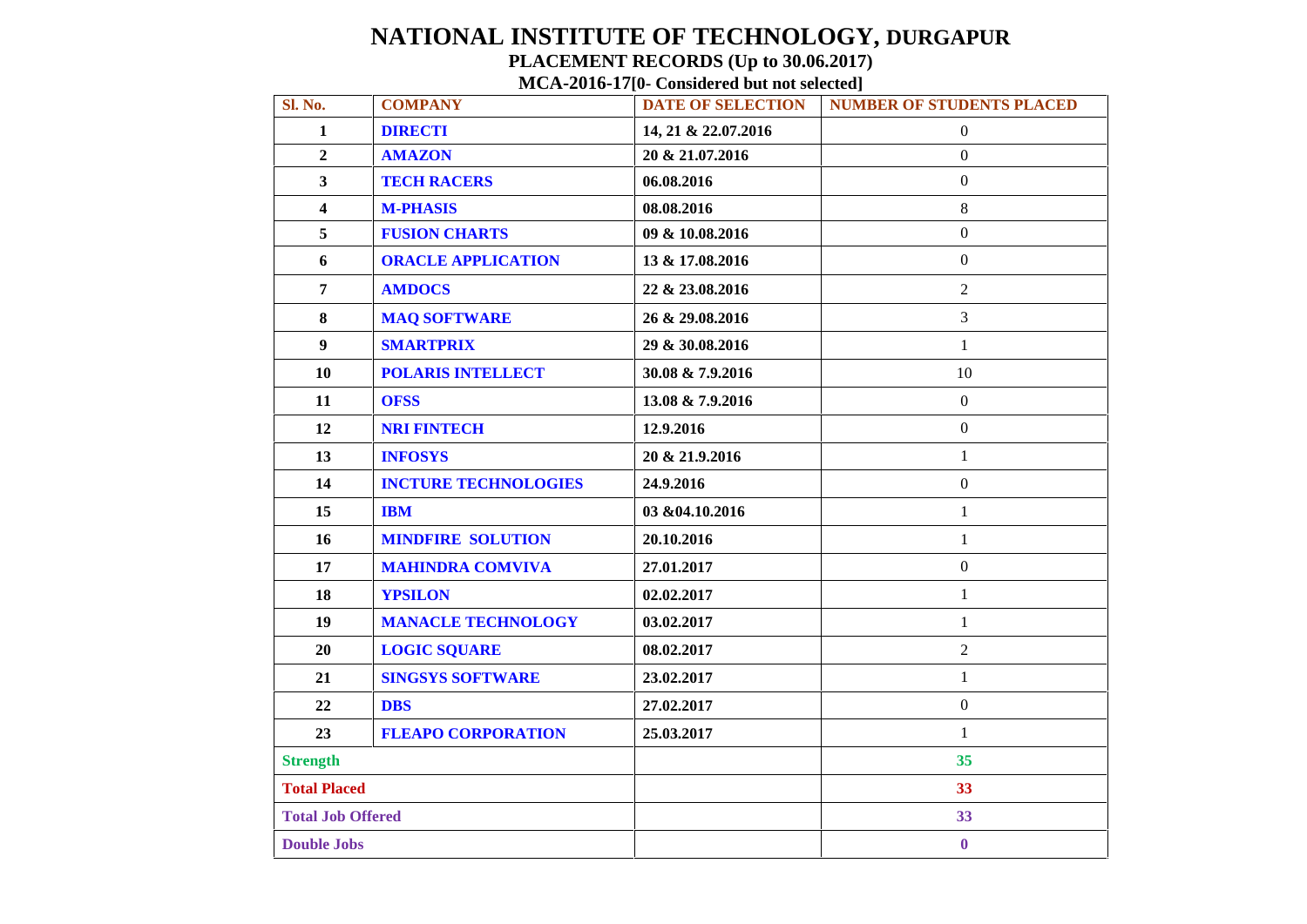## **NATIONAL INSTITUTE OF TECHNOLOGY, DURGAPUR PLACEMENT RECORDS (Up to 30.06.2017) MBA-2016-17**

| Sl. No.                 | <b>COMPANY</b>            | <b>DATE OF</b><br><b>SELECTION</b> | <b>NUMBER OF STUDENTS</b><br><b>PLACED</b> |
|-------------------------|---------------------------|------------------------------------|--------------------------------------------|
| $\mathbf{1}$            | <b>ALLIED ANALYTICS</b>   | 14.10.2016                         | $\mathbf{1}$                               |
| $\overline{2}$          | <b>NAUKRI.COM</b>         | 07.11.2016                         | $\mathbf{1}$                               |
| $\overline{\mathbf{3}}$ | <b>AXIS BANK</b>          | 09.01.2017                         | $\mathbf{1}$                               |
| $\overline{\mathbf{4}}$ | <b>AIRTEL</b>             | 06.02.2017                         | $\overline{2}$                             |
| 5                       | <b>CEASEFIRE</b>          | 07.02.2017                         | $\overline{2}$                             |
| 6                       | <b>JUSTDIAL</b>           | 23.02.2017                         | $\overline{3}$                             |
| $\overline{7}$          | <b>HSBC</b>               | 24.02.2017                         | $\overline{2}$                             |
| 8                       | <b>AMUL</b>               | 20.03.2017                         | $\mathbf{1}$                               |
| $\boldsymbol{9}$        | <b>FLEAPO CORPORATION</b> | 25.03.2017                         | $\mathbf{1}$                               |
| 10                      | <b>HDFC</b>               | 04.04.2017                         | $\mathbf{1}$                               |
| 11                      | <b>VIVO</b>               | 19.04.2017                         | $\overline{2}$                             |
| 12                      | <b>WAYS2CAPITAL</b>       | 17.05.2017                         | $\overline{4}$                             |
| 13                      | <b>FUTURE GENERALI</b>    | 24.05.2017                         | $\mathbf{1}$                               |
| 14                      | <b>FEDERAL BANK</b>       | 20.06.2017                         | $\mathbf{1}$                               |
| 15                      | <b>USA TECH SOLUTION</b>  | 28.06.2017                         | $\overline{2}$                             |
| <b>Strength</b>         |                           |                                    | 27                                         |
| <b>Total Placed</b>     |                           |                                    | 21                                         |
|                         | <b>Total Job Offered</b>  |                                    | 25                                         |
| <b>Double Jobs</b>      |                           |                                    | 4                                          |